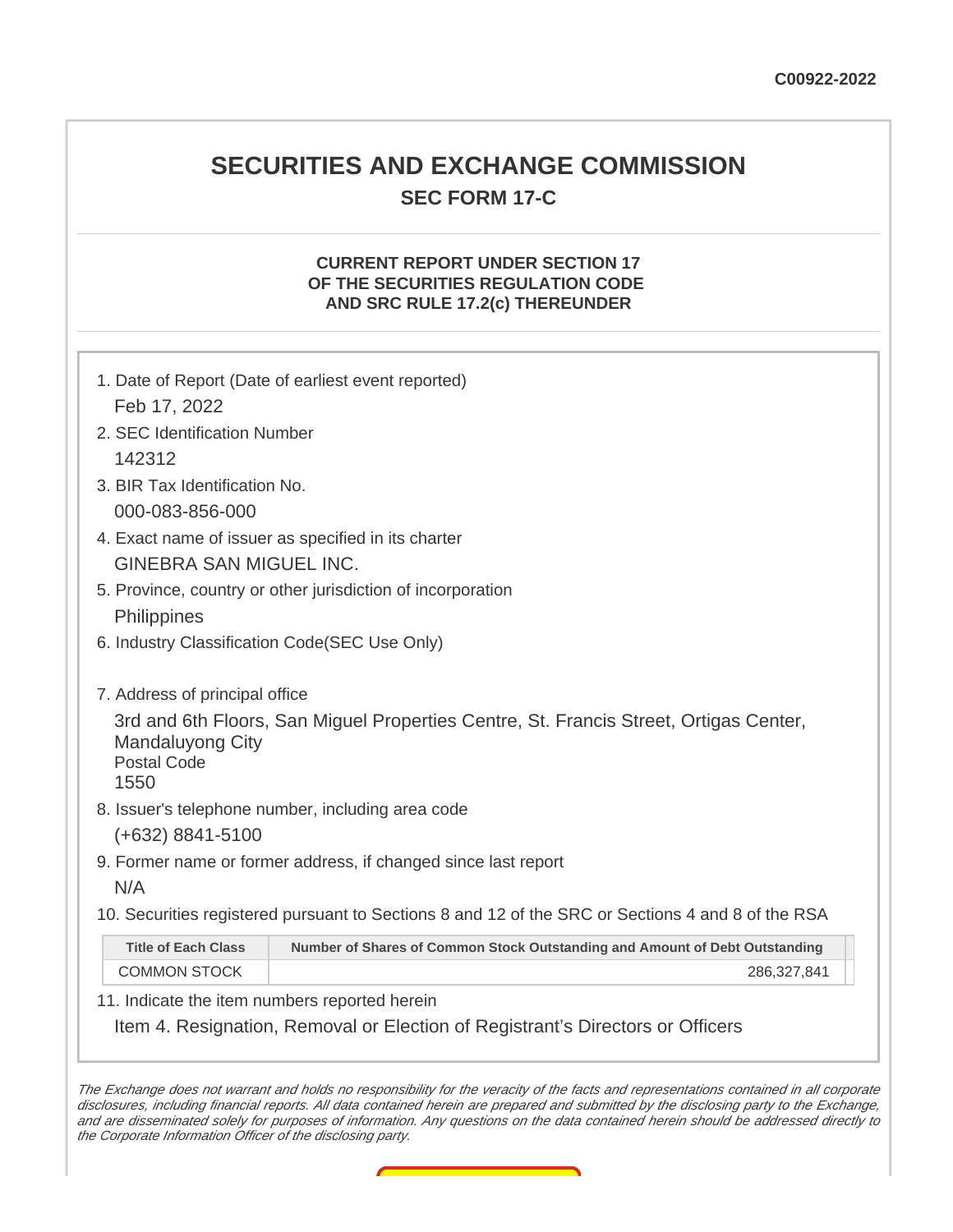

# **Ginebra San Miguel, Inc. GSMI**

## **PSE Disclosure Form 4-8 - Change in Directors and/or Officers (Resignation/Removal or Appointment/Election) References: SRC Rule 17 (SEC Form 17-C) and Section 4.4 of the Revised Disclosure Rules**

**Subject of the Disclosure**

Cessation of Term of Justice Minita V. Chico-Nazario as Independent Director of Ginebra San Miguel Inc.

**Background/Description of the Disclosure**

Please see attached SEC Form 17-C pertaining to the report on the demise of the Company's Independent Director, Justice Minita V. Chico-Nazario (Ret.).

## **Resignation/Removal or Replacement**

| Name of Person             | Position/Designation    | <b>Effective Date of Resignation/Cessation of</b><br>term<br>(mmm/dd/yyyy) | Reason(s) for<br><b>Resignation/Cessation</b> |
|----------------------------|-------------------------|----------------------------------------------------------------------------|-----------------------------------------------|
| Minita V.<br>Chico-Nazario | Independent<br>Director | 2/17/2022                                                                  | Demise                                        |

## **Election or Appointment**

| Name of<br><b>Person</b> |        | Date of<br><b>Position/Designation Appointment/Election</b><br>(mmm/dd/yyyy) | <b>Effective Date of</b><br><b>Appointment Election</b><br>(mmm/dd/yyyy) | Shareholdings in the<br><b>Listed Company</b> |                          | Nature of<br><b>Indirect</b> |
|--------------------------|--------|------------------------------------------------------------------------------|--------------------------------------------------------------------------|-----------------------------------------------|--------------------------|------------------------------|
|                          |        |                                                                              |                                                                          | <b>Direct</b>                                 | <b>Indirect</b>          | Ownership                    |
|                          | $\sim$ |                                                                              | -                                                                        | $\overline{\phantom{a}}$                      | $\overline{\phantom{0}}$ |                              |

#### **Promotion or Change in Designation**

| Name of<br><b>Person</b> | <b>Position/Designation</b> |        | Date of<br>Approval | <b>Effective Date of</b><br><b>Change</b> |               | <b>Shareholdings in the Listed</b><br>Company | <b>Nature of Indirect</b> |
|--------------------------|-----------------------------|--------|---------------------|-------------------------------------------|---------------|-----------------------------------------------|---------------------------|
|                          | From                        | To:    | (mmm/dd/yyyy)       | (mmm/dd/yyyy)                             | <b>Direct</b> | <b>Indirect</b>                               | Ownership                 |
|                          | $\sim$                      | $\sim$ |                     |                                           |               | - 1                                           |                           |

| <b>Other Relevant Information</b> |  |  |  |  |
|-----------------------------------|--|--|--|--|
| None                              |  |  |  |  |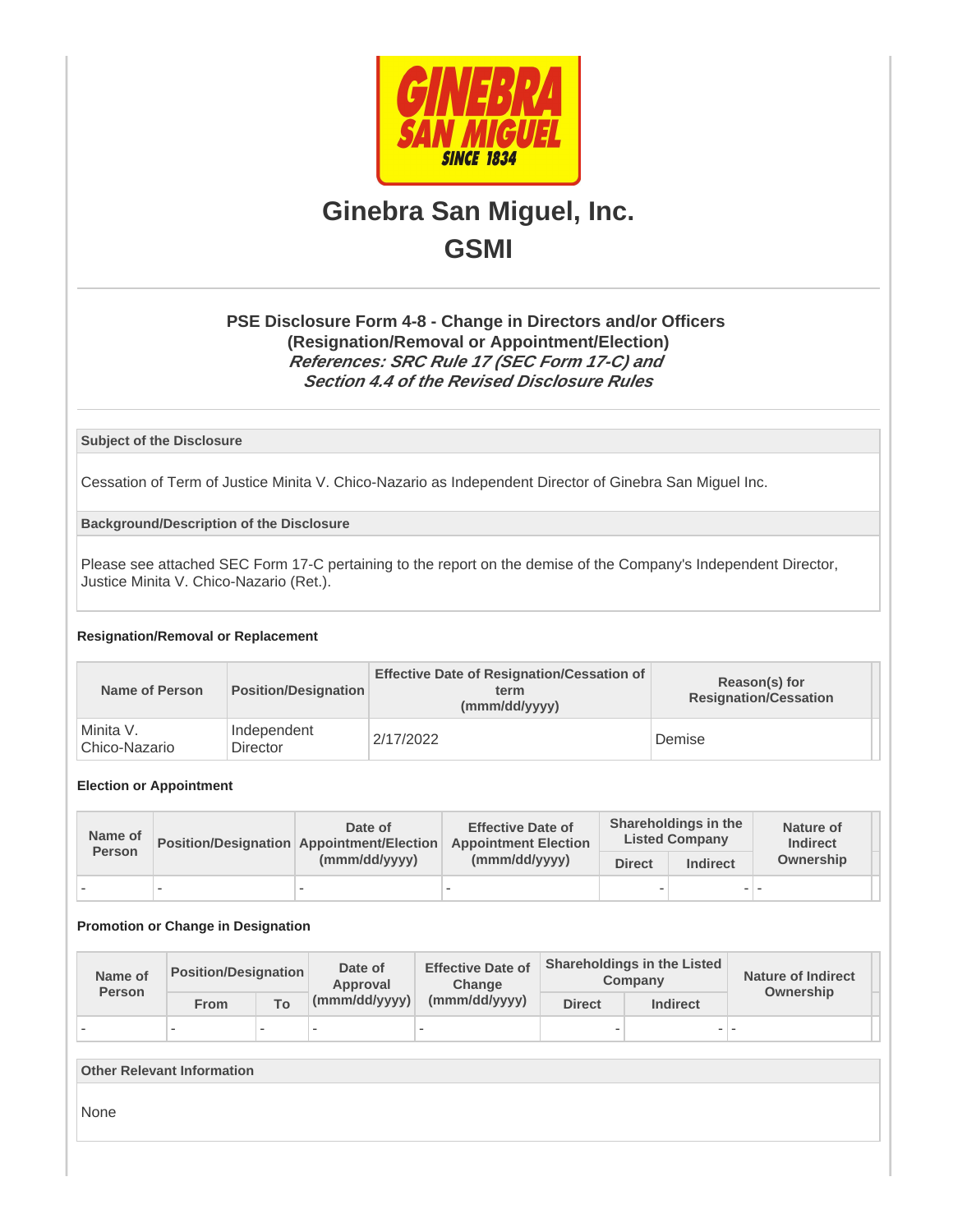| Filed on behalf by: |                                                          |  |  |  |
|---------------------|----------------------------------------------------------|--|--|--|
| <b>Name</b>         | Francis Joseph Cruz                                      |  |  |  |
| <b>Designation</b>  | <b>General Counsel and Assistant Corporate Secretary</b> |  |  |  |
|                     |                                                          |  |  |  |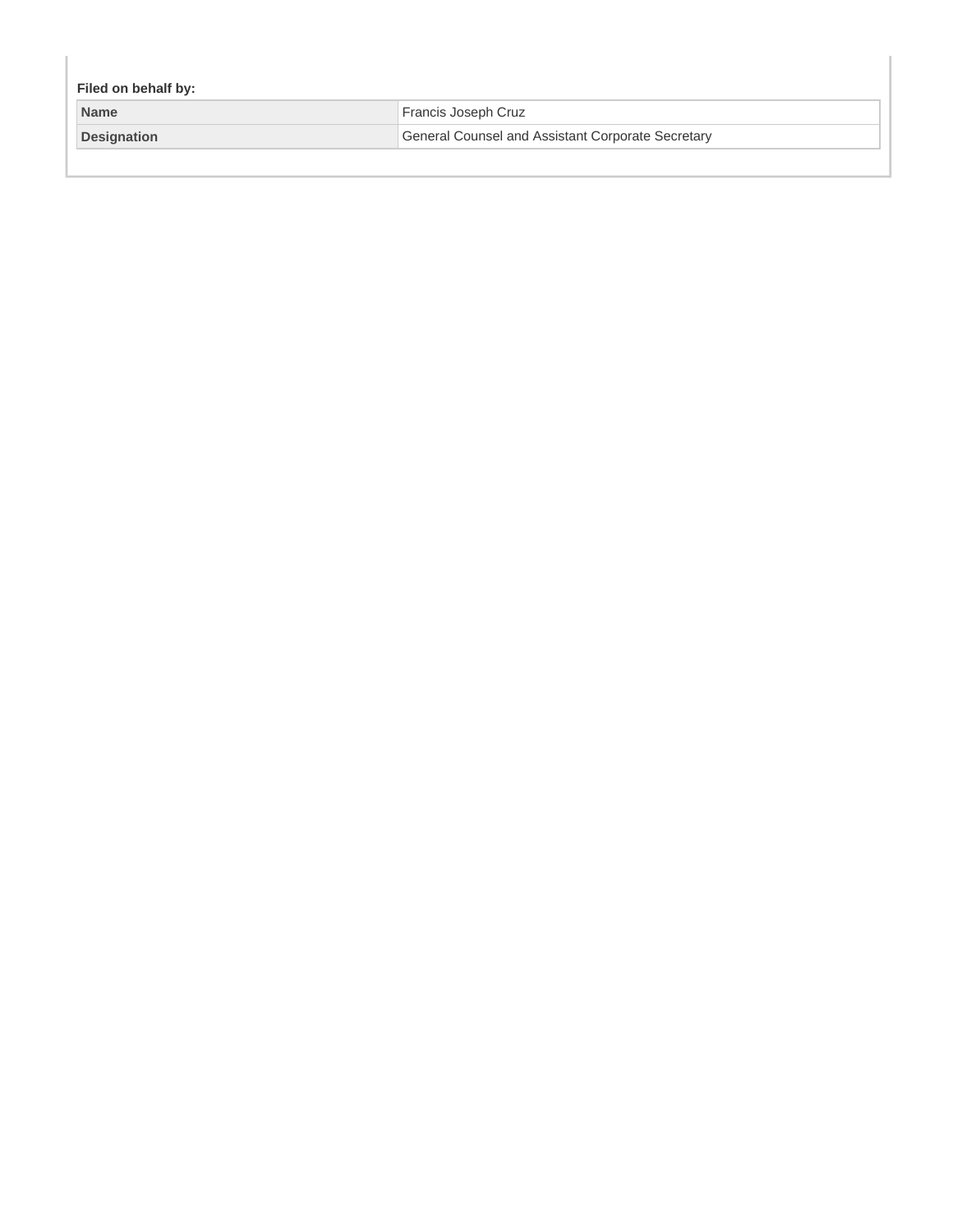## **COVER SHEET**





(Company's Full Name)



(Business Address: No. Street City/Town/Province)



Remarks = pls. use black ink for scanning purposes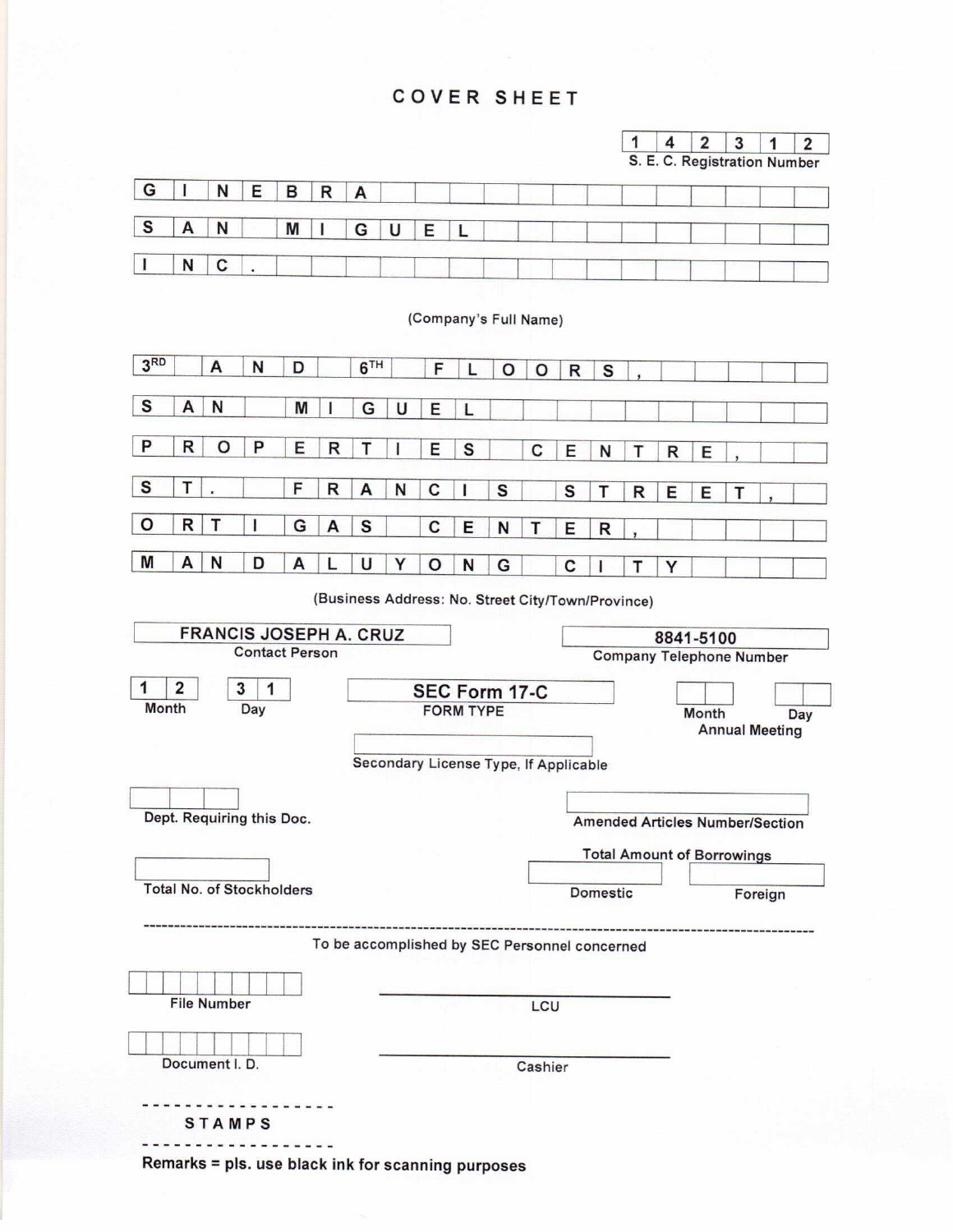## SECURITIES AND EXCHANGE COMMISSION

## **SEC FORM 17-C**

## **CURRENT REPORT UNDER SECTION 17** OF THE SECURITIES REGULATION CODE (SRC) AND SRC RULE 17(b)(3) THEREUNDER

**February 17, 2022**  $1.$ Date of Report (Date of earliest event reported)

- $2.$ SEC Identification No. 142312
- $3.$ BIR Tax Identification No. TIN 000-083-856-000
- $4.$ **GINEBRA SAN MIGUEL INC.** Exact name of registrant as specified in its charter
- 5. Philippines (Province, country or other jurisdiction of Incorporation)

6. (SEC Use Only) **Industry Classification Code** 

- 3rd and 6th Floors, San Miguel Properties Centre, St. Francis Street, Ortigas Center, 7. **Mandaluvong City** (Address of principal office)
- 8.  $(+632) 8841 - 5100$ (Registrant's telephone number, including area code)
- 9.  $N/A$ (Former name or former address, if change since last report) The Registrant has not changed its address since its last report to this Honorable Commission.
- 10. Securities registered pursuant to Sections 8 and 12 of SRC

**Title of each Class** 

**Outstanding Capital Stock** as of January 31, 2022

**COMMON STOCK** 

286,327,841